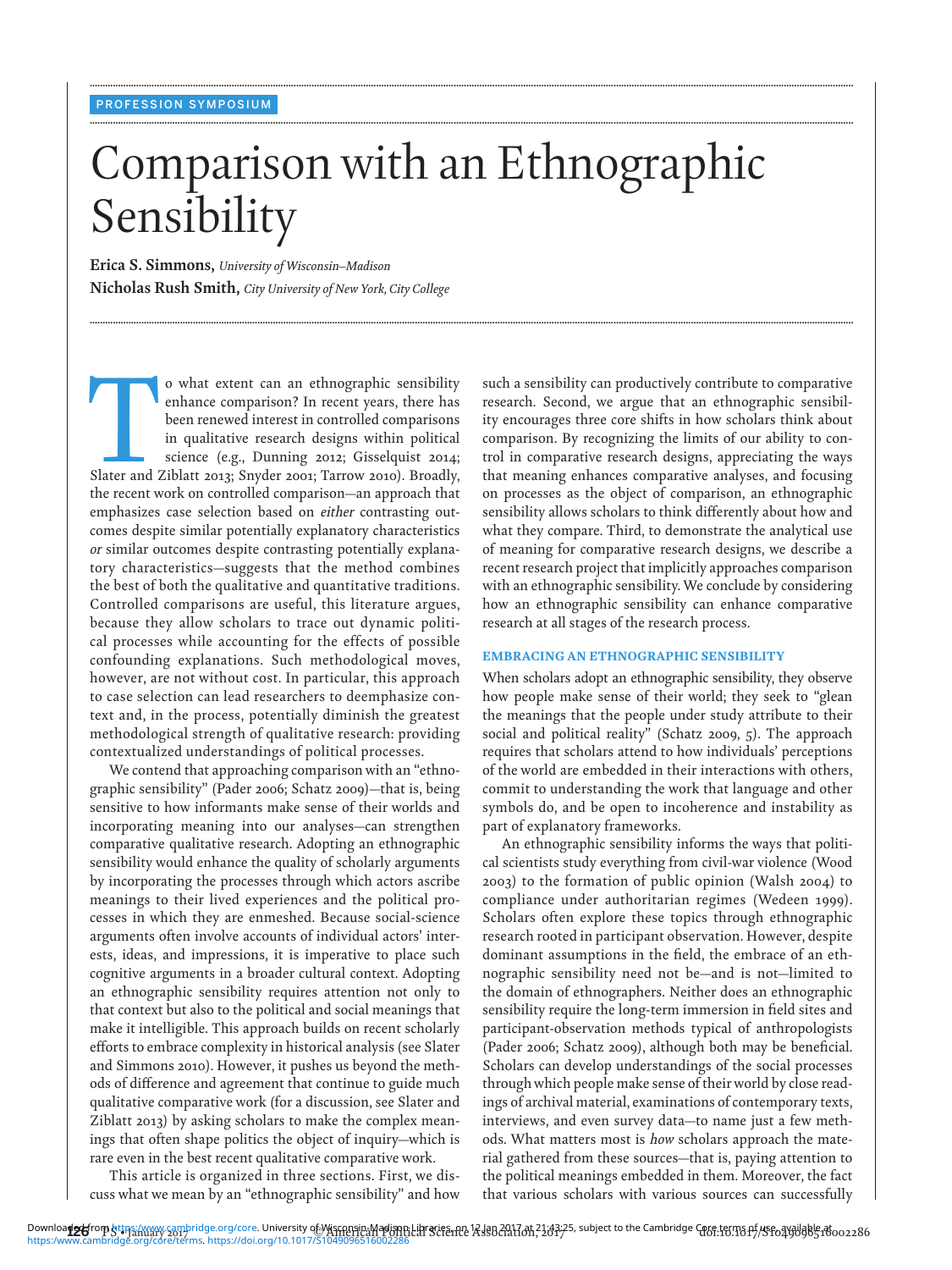approach their research with an ethnographic sensibility is precisely why we think the arguments made here are important for political scientists in general. When political scientists incorporate meaning into their arguments—including all of the ambiguity and contradictions that these processes entail—they can potentially offer new understandings of well-traveled terrain and encourage new lines of inquiry, as suggested by the following examples.

explanations, we assume that ethnicity does the same work across time and space or that it means the same thing in one place as in another. We also must assume that the meanings of ethnicity or the processes through which ethnic selfidentification take place can be abstracted from the political and social context in which they exist. If we are conducting a controlled comparison, we take these similar abstracted "levels" of ethnic self-identification in two cases where outcomes

# *What matters most is* how *scholars approach the material gathered from these sources—that is, paying attention to the political meanings embedded in them.*

**........................................................................................................................................................................................................................................................................................................**

**........................................................................................................................................................................................................................................................................................................**

## SHIFTING HOW WE THINK ABOUT COMPARISON

Approaching comparison through attention to meaning creates a mode of analysis that is useful for political science but would require rethinking the goals and objects of comparative research designs. Instead of approaching comparison with the goal of exerting control over variables, the comparative approach we propose entails incorporating the meaning-making practices at work in the cases. This attention would entail three core shifts in how we think about and use comparative methods. The shifts are relevant not only to research designs but also to how scholars formulate questions and collect and analyze data.

First, an ethnographic sensibility requires that we recognize the limitations of efforts to control for theoretically relevant variation (Sewell 2005, chap. 3; Yanow 2014). These efforts create unnecessary analytical binds by requiring researchers to make assumptions: first, about what might be theoretically relevant; second, that they can see and measure everything of theoretical relevance; third, that the same empirical phenomena work in the same way in different times and places; and, fourth, that these phenomena are independent of one another.1 Furthermore, efforts to control through case selection can push scholars to put very different social and political practices into similar categories, thus creating the illusion of having "controlled" for a potentially relevant phenomenon. An interest in identifying similarities and differences among cases in an effort to enhance comparative analysis need not force scholars to ignore important contextual complexities. Scholars can and should go into the field and enter the archives with what they think might be relevant similarities and differences in mind. However, designing a research project so that potentially relevant factors could be dismissed through "control" would be inappropriate for scholars approaching their research with an ethnographic sensibility. "Control" would be perceived as foreclosing opportunities to understand how context-specific nuance might have important implications for the research question. Instead, they would want to understand and incorporate relevant meanings at work in the cases at hand by seeing a political phenomenon through the eyes of their informants, whether they are living human subjects or historical figures found in the archives.

For example, when we control for variables such as levels of ethnic self- identification to eliminate them as potential differ and state with confidence that ethnic self-identification cannot explain the divergence. Yet, adopting an ethnographic sensibility suggests that we can claim no such thing. Ethnic self-identification may do different political work in the two cases because ethnicity might mean something different to actors on the ground—even if the "level" of identification is the same—and thus could still play a role in shaping the political dynamics at work in both cases.2

Because the contexts in which people identify with various ethnic categories may play an important role in the political phenomenon under study, categorizing all instances of self-identification as the same encourages scholars to create general categories that obscure important differences. In her discussion of scholarship on Islamist politics, for instance, Schwedler (2015) found that this inclination to create group categories limits our understanding of political practices; the application of an ethnographic sensibility would minimize these tendencies.3 Finally, ethnicity should not be conceived as independent from the political systems in which it is produced, which suggests that "ethnic self-identification" and "system of government" cannot be treated as separate independent variables (Laitin 1986; Wedeen 2008). Bringing an ethnographic sensibility to these types of studies would encourage us to incorporate the complexities of seemingly obvious categories into the comparisons. Of course, much of the most highly regarded work in the qualitative-comparative tradition already demonstrates a commitment to context.4 However, comparison with an ethnographic sensibility does more than simply bring context into comparison; it allows us to compare the ambiguous and shifting meanings at work in the political worlds under study. Through explicit attention to meaning-making practices such as the political language people use, the symbols they deploy, and the rituals in which they participate (to name only a few), comparison with an ethnographic sensibility adds unique analytic leverage to even the most context-attentive studies.

This explicit incorporation of meaning into our comparative research designs is the second core shift that we describe. When case-study comparisons require scholars to live and work in particular field sites, they often cannot help but observe what political practices mean in particular contexts. As a result, attention to meaning may be implicitly incorporated into their analysis of even the most positivist accounts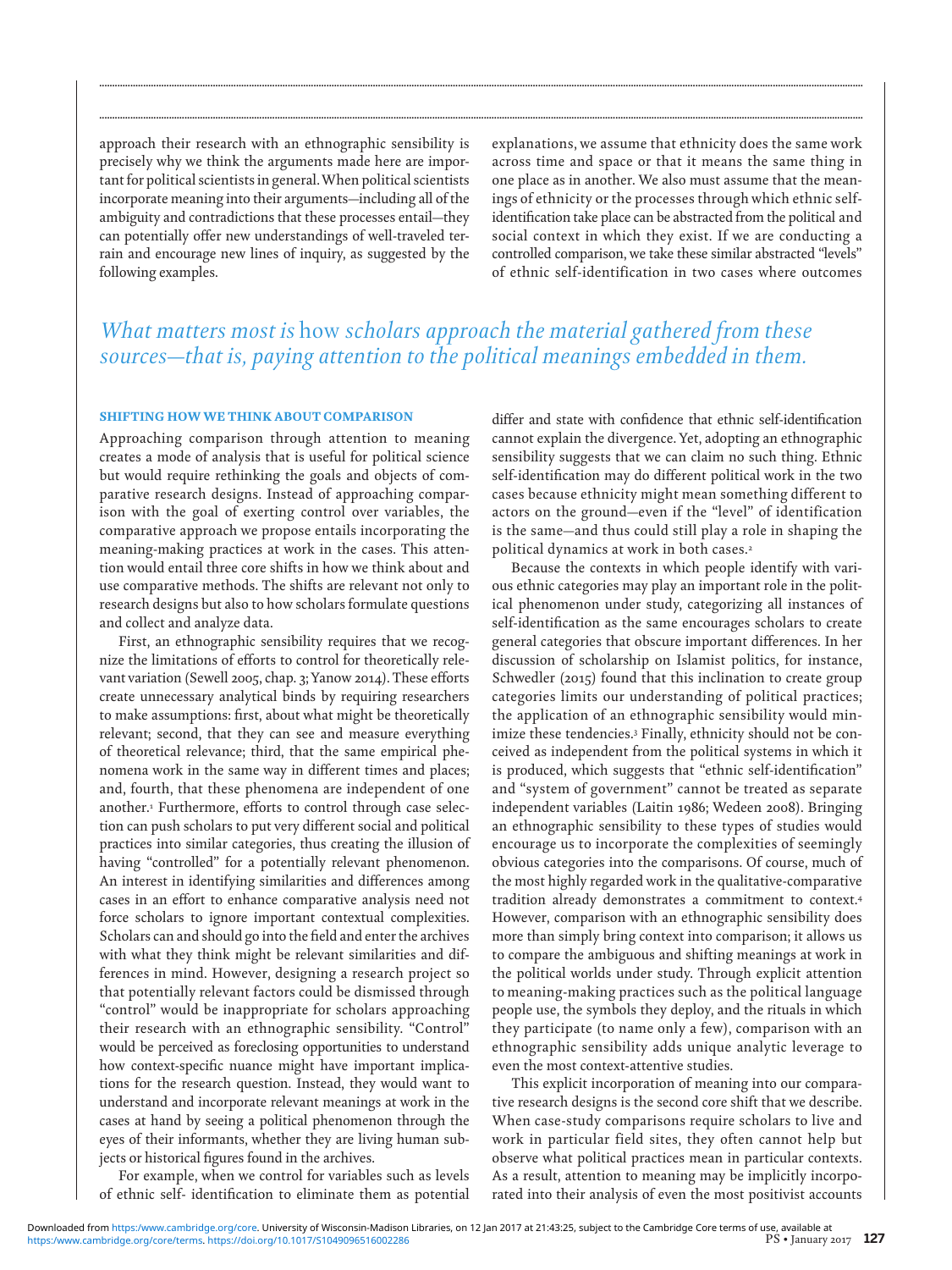#### Profession Symposium: *Ethnography and Participant Observation* **........................................................................................................................................................................................................................................................................................................**

of political behavior. However, positivist comparative practices do not *require* that scholars do so and, in some cases, the assumptions on which these studies are based produce "objects of inquiry that are incommensurable with interpretivist social science" (Wedeen 2002, 717). The effect is that more often than not, at both the design and analysis stages, scholars categorize political phenomena while ignoring the meanings that words or practices take on and how those meanings shape politics.

the types of insights it can produce. They can engage critically with what attempts to control for alternative explanations can actually reveal about political processes, encourage a focus on the political effects of practices as opposed to outcomes, and allow fieldwork and archival research to define the relevant points of comparison. Adopting this approach also would help scholars refine theoretical models and challenge takenfor-granted conceptual categories. The remainder of the article discusses an example of recent research that incorporates

*Through explicit attention to meaning-making practices such as the political language people use, the symbols they deploy, and the rituals in which they participate (to name only a few), comparative ethnography adds unique analytic leverage to even the most context-attentive studies.*

**........................................................................................................................................................................................................................................................................................................**

By paying attention to how the people we study—whether they are research participants, figures who appear in archival materials, or authors of texts—understand their world, an ethnographic sensibility adds depth to our understanding of politics beyond the incorporation of context. Ethnographers ask questions about what that context means and how it shapes actors' understandings of their world. Scholars using the comparative method with an ethnographic sensibility would not control for levels of indigenous self-identification because the method itself requires an investigation of what those social "facts" *mean* to political actors on the ground and the roles those meanings play in shaping social processes. This form of comparison does not take for granted the relevance of a particular variable (how could we possibly meet the requirement of Mills's method of agreement that we know before we conduct a study what the relevant variables are?) but rather inductively problematizes both its role and meaning in context. By explicitly calling on scholars to compare the work that meanings do in apparently different times and places, bringing an ethnographic sensibility to comparison offers a way out of the analytical binds created through the illusion of "control."

Applying an ethnographic sensibility to comparative research radically alters the objects and goals of comparison the third core shift for which we advocate. Where political scientists typically compare similar or dissimilar outcomes, ethnographically oriented comparison highlights political processes—that is, the dynamics and practices that shape political life—as the proverbial outcome of interest. By advocating for attention to meaning making, we encourage scholars to understand political phenomena as constantly evolving. The objects of a social scientist's inquiry are never fixed, frozen, or static; therefore, they need to be understood through the lens of political processes. This suggests a move away from the language of variables to one that allows scholars to incorporate fluid and potentially contradictory political processes into their analyses.

In sum, by bringing an ethnographic sensibility to comparison, scholars can rethink what comparison means and meaning into the research design and analysis in ways that demonstrate how an ethnographic sensibility may be applied to comparative research.

## THE POLITICAL PROCESSES OF MAKING MEANING

In *Ethnic Boundary Making*, Wimmer (2013) asks how ethnic boundaries are made—a crucial question to answer because ethnic boundaries structure public debate, political loyalty, and the allocation of resources in numerous states across the globe. In a broad theoretical text that draws on interview and case comparisons from Switzerland and the United States, as well as survey data derived from 24 European countries, Wimmer argues that ethnic boundaries are neither infinitely transformable nor an automatic response to institutional categories, as different bodies of scholarly literature suggest. Writing in the tradition of Barth (1969) and Bourdieu (1977), he provides a process-oriented account of ethnic boundary making to show how ethnic categories are social creations yet have remarkable structuring power for social interaction. The result is an excellent example of how researchers can take *the process* through which a given outcome is produced as the object of inquiry (in this case, the actual making of ethnic boundaries) rather than explaining a given outcome. In doing so, Wimmer implicitly adopts an ethnographic sensibility because contests over the meaning of ethnicity are at the center of the account.

Ethnic boundaries, it turns out, are created by strategic struggles defining who is inside and outside of a group. The meanings attached to ethnic boundaries (along with the emotions and resources that accompany ethnic belonging) are products of individual actions and subsequently define the actions that individuals take relative to ethnic belonging. This argument has crucial political and theoretical consequences. In particular, outcomes that appear to be products of ethnic differentiation—for example, the clustering of immigrants of a given ethnicity in certain occupations—may actually be products of other political processes, such as strategic action to secure employment in a competitive labor market, rather than preexisting ethnic similarity. Therefore, the political meanings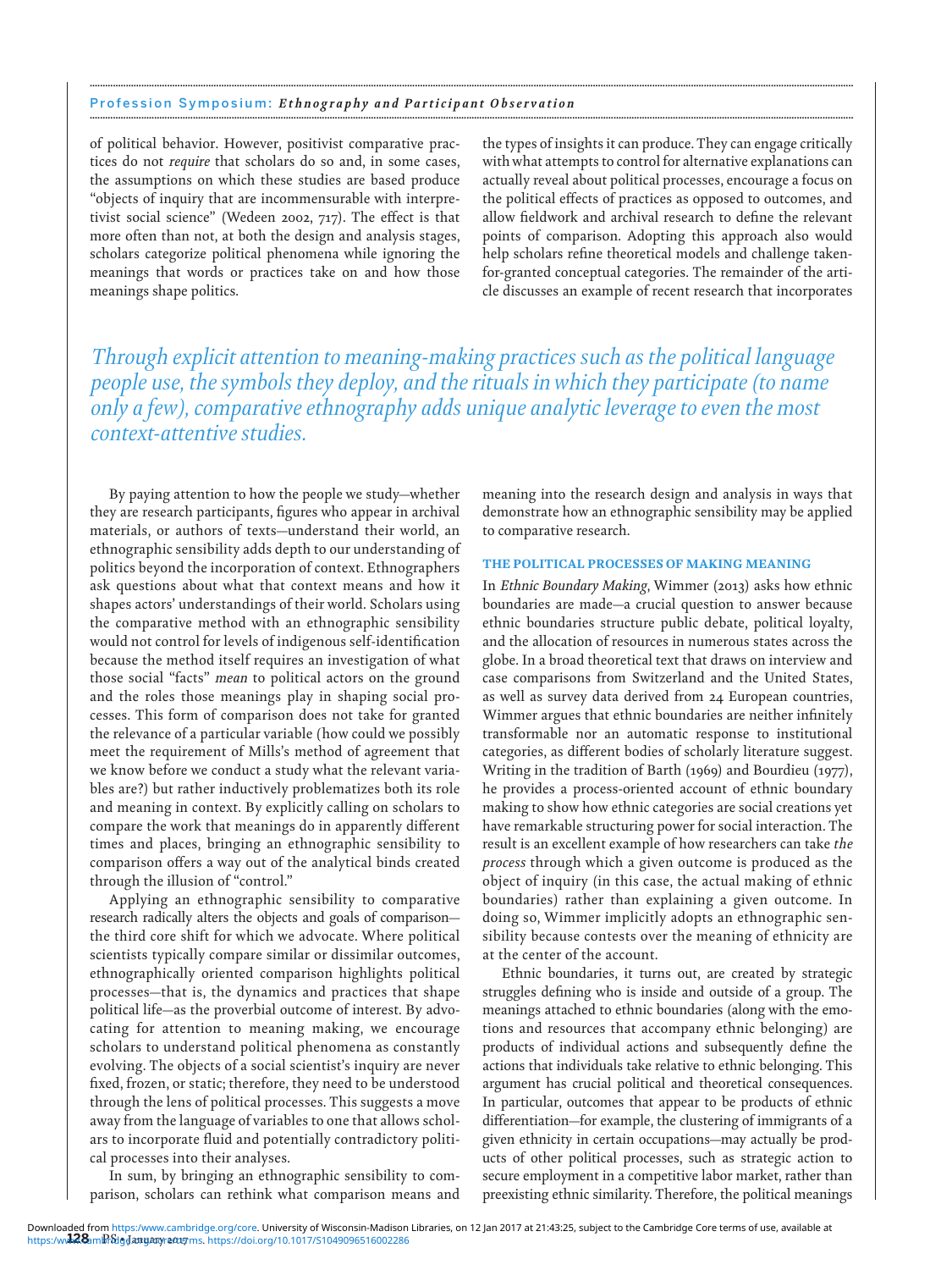of ethnicity may not have ethnic *sources* but may be the result of strategic actions by individuals solving practical problems.

We highlight Wimmer's comparison of ethnic boundary making in three Swiss cities and show how adopting an ethnographic sensibility in conducting comparison even if implicitly—enhanced his understandings of political processes. Focusing on social ties among residents of neighborhoods with high levels of in-migration in Basel, Bern, and Zurich, Wimmer and his team interviewed recent immigrants and long-term residents using a quota-sampling

meanings highlights how some immigrants are incorporated whereas others are not, with ethnicity surprisingly playing a secondary role in that process.

### **CONCLUSION**

What we as political scientists choose to compare and how we make those comparisons fundamentally structures the questions we ask and the knowledge we produce. If we bring an ethnographic sensibility to the formation of our questions, the design of our research projects, and the evaluation of our

# *What we as political scientists choose to compare and how we make those comparisons fundamentally structures the questions we ask and the knowledge we produce.*

**........................................................................................................................................................................................................................................................................................................**

**........................................................................................................................................................................................................................................................................................................**

strategy (Wimmer 2013, 114–16). What the researchers found about local social networks and the values attached to those networks is striking: the boundary most starkly drawn by interviewees in the neighborhood was not between immigrants and Swiss but rather between those who had lived in the neighborhood longer and those who were newcomers even among those who shared "similar" cultural backgrounds (ibid., 123). Although "ethnic categories are taken for granted" by residents, they "tend to play the role of secondary classifications only" (ibid., 124).

Given that our theories of ethnic politics predict that ethnic boundaries would be primary, how might this be? Wimmer argues that we can understand the primacy of neighborhood tenure over ethnic filiation through attention to the symbolic fields structuring neighborly behavior—that is, the fields of meaning in which residents are enmeshed. Ethnicity straddles existing symbolic dimensions to which long-term neighborhood residents have comported themselves over time—most important, a set of ideals for "decent" public comportment. Keeping streets clean, maintaining ordered public spaces, and being quiet to avoid disturbing neighbors become values by which established residents identify "insiders," even if they are of a different cultural background. Indeed, Swiss members of the alternative or punk scene who disregard these "petit bourgeois" values are perceived as outsiders (Wimmer 2013, 117–18), as are second-generation youth who resist the strictures of elder propriety (ibid., 123). In discovering that public comportment becomes the primary mechanism by which neighborhood residents identify allies, rather than ethnic identity, Wimmer shows the importance of actors' strategic action to align themselves within the existing symbolic field.

In other words, Wimmer brings an ethnographic sensibility to the question of immigrant incorporation by looking at the meanings of ethnicity and communal belonging that residents bring to their interactions, rather than assuming a priori that the experience of being an immigrant or having ethnic difference is the most important factor determining whether they are incorporated into Swiss society. Prioritizing meanings and the strategic interactions that they produce also leads Wimmer to take seriously the processes by which group belonging is constituted and contested. This attention to local data, we can ask new questions and improve our contributions to long-standing debates.

Adopting an ethnographic sensibility at the researchdesign stage creates new possibilities for the process of case selection. As illustrated above, cases need not be selected for their ability to address potential alternatives through "control" but rather for how elements of their processes speak to one another in theoretically relevant ways. As with most qualitative approaches to comparison, researchers must remain flexible that is, willing to change cases and rethink categories—during data collection. However, this adaptation would result not from discovering, for example, that a case did not provide the necessary variation but rather from developing an understanding of what the interactions and events mean to the people who are directly involved. Here, the design and analysis stages overlap as scholars redesign their projects in response to new information gleaned during the research process.

Our goal is not to provide a "how-to" guide for bringing an ethnographic sensibility into research projects at each stage. Rather, we encourage scholars to think differently about how they view the goals of comparison in the first place by bringing an ethnographic sensibility to their work. Adopting such a sensibility also has the potential for wide-ranging effects by allowing the viewpoints we encounter to reflect back on and potentially challenge the analytical categories with which we began our research. Moreover, bringing an ethnographic sensibility to comparative research is not reserved for ethnographers. Scholars engaging in comparative historical analysis (e.g., Lawrence 2013), large-N statistical studies (e.g., Beissinger 2002), network analysis (e.g., Wimmer 2013; Parkinson 2013), and even game-theoretic approaches (e.g., Meierhenrich 2008) can—and sometimes do—incorporate meaning into their analyses. When they do, they challenge us to embrace the ways in which meaning shapes political structures and how attention to meaning can produce novel insights about political life.  $\blacksquare$ 

#### NOTES

<sup>1.</sup> George and Bennett (2005, 155) identified three slightly different assumptions: (1) a deterministic causal relationship that is either necessary or sufficient, (2) the identification of all causally relevant variables before